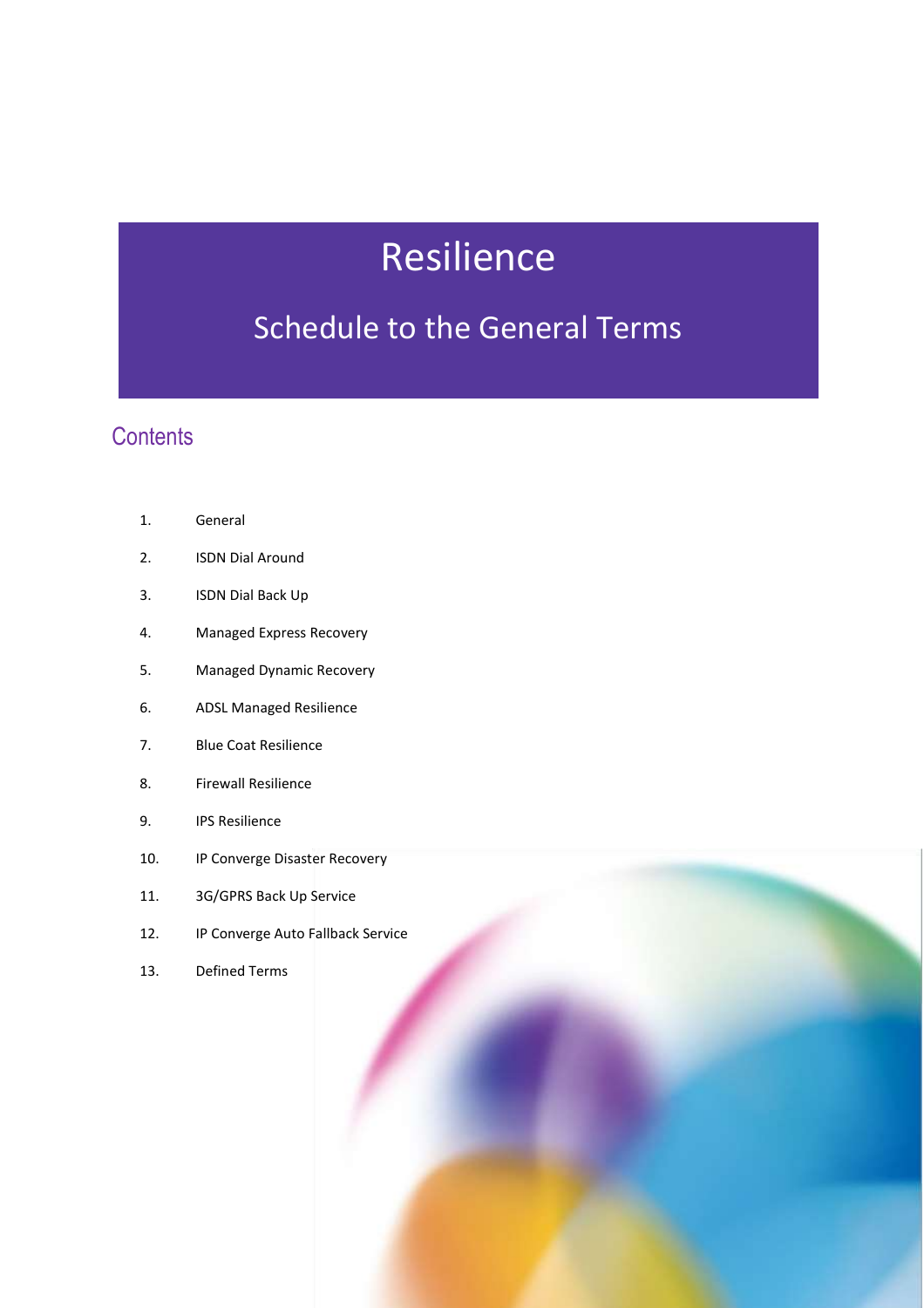

#### **Resilience**

Where the Customer selects an option from Resilience as detailed in the Order, the following additional conditions shall apply:

#### **1. General**

- <span id="page-1-1"></span><span id="page-1-0"></span>Except as set out in paragraph [2.3](#page-2-0) of this Service Schedule, the Customer will ensure that any Line provided as part of a resilience option will not be used other than in circumstances in which the circuit primarily used to provide Service to the Site is faulty. The Customer will use any on line monitoring facility provided by BT solely for the purpose of monitoring the Service.
	- 1.1.1. Where BT is providing a back-up circuit and a primary circuit at the same time or as part of the same Order the Customer will permit BT to test the back-up circuit after the primary circuit has been installed, in order to ensure it works correctly. The Customer accepts that such testing may result in a temporary loss of Service and the Customer may be required to physically power down the primary circuit while testing is taking place. For the avoidance of doubt any applicable Service Level options will not apply until successful testing has taken place.
	- 1.1.2. In the event that the Customer does not permit BT to test the back-up circuit BT will not be liable for failure of the back-up circuit. In such circumstances, the Customer will be deemed to have failed to observe their obligations under this paragraph and BT will have no liability to the Customer relating to the provision of the Service, the performance of the Service or its effect on other Services or CPE. For the avoidance of doubt any applicable Service Level options will not apply until successful testing has taken place.
	- 1.1.3. The testing of a back-up circuit must take place within a reasonable period from installation of the back-up circuit and the Customer accepts and acknowledges that any applicable Service Levels will not apply until successful testing has taken place.
- 1.2. Where BT is providing a back-up circuit to an existing primary circuit the Customer will permit BT to test the back-up circuit within a reasonable period from installation of the back-up circuit. As set out in paragraph [1.1.1](#page-1-0) above, such testing may result in a temporary loss of Service and a requirement to power down the primary circuit. In the event that the Customer does not permit such testing BT will not be liable for failure of the back-up circuit, and will have no liability to the Customer relating to the provision of the Service, the performance of the Service or its effect on other Services or CPE. The Customer accepts and acknowledges that any applicable Service Levels will not apply until successful testing has taken place.
- Where the Customer has selected a Service where BT is providing a primary circuit and a secondary backup circuit these will be treated as the provision of two separate circuits and will be invoiced respectively in accordance with the General Terms. For the avoidance of doubt BT shall be entitled to invoice for the primary circuit from the CDD of that circuit regardless of whether the secondary back-up circuit has been installed and vice versa.

#### **2. ISDN Dial Around**

- 2.1. BT will provide an appropriate ISDN connection at each Site, including any necessary ancillary circuit termination equipment.
- 2.2. BT will test the connection provided as part of the ISDN Dial Around resilience option at least once a day using a non-intrusive method and shall take all appropriate steps to rectify any identified problems as soon as reasonably practicable.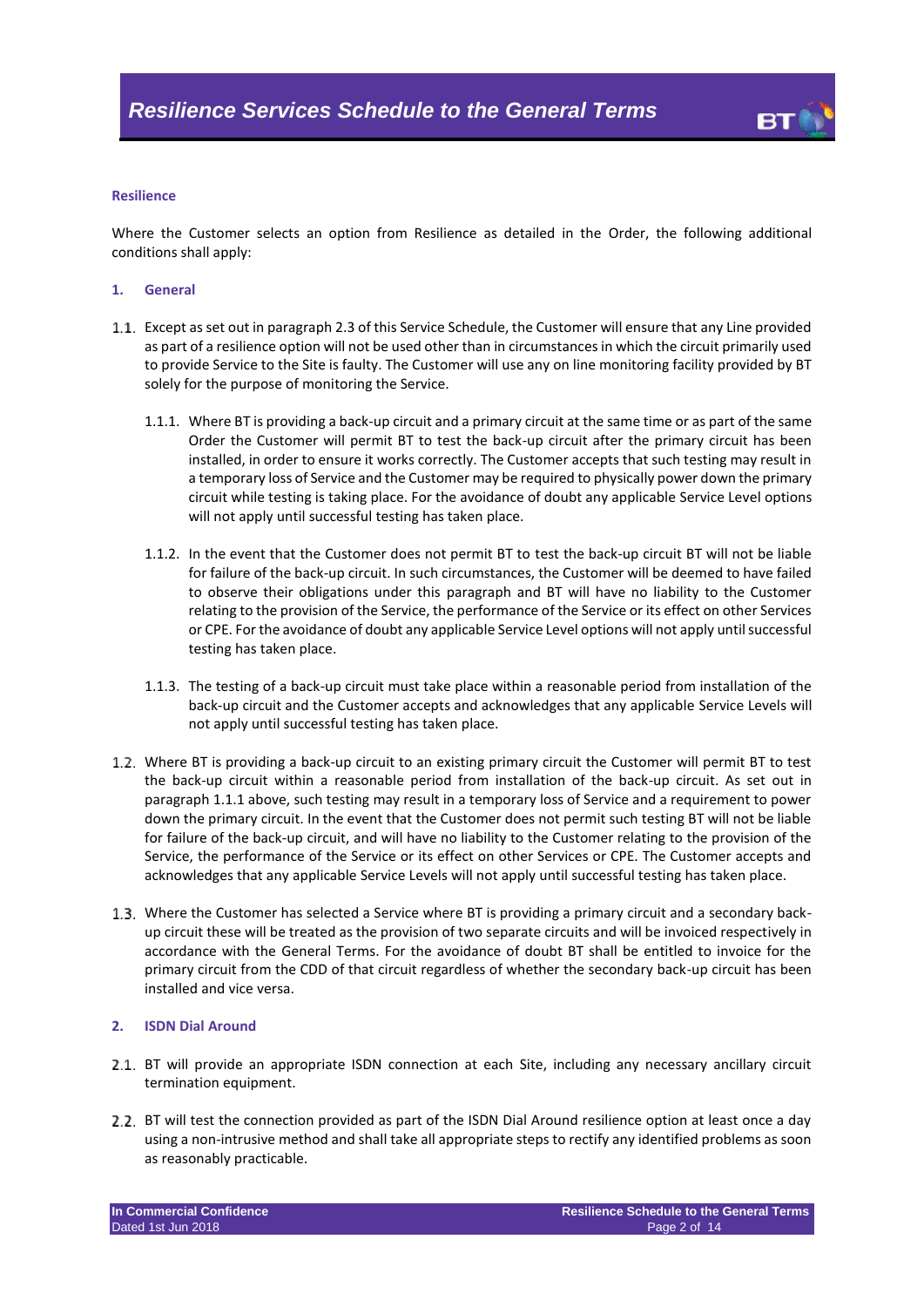- <span id="page-2-0"></span>2.3. Where ISDN Dial Around - Call Charges Exclusive has been selected, circuit rental and usage Charges are levied separately. If the Customer chooses this option, the restriction on use of the ISDN Dial Around circuits contained in paragraph [1.1](#page-1-1) of this Service Schedule will not apply.
- 2.4. Where ISDN Dial Around Call Charges Inclusive has been selected, all usage Charges in relation to the ISDN Dial Around circuits are covered in the rental charge. In this case, usage Charges will not apply in cases where the ISDN circuits are used because the circuits primarily used to provide the Service are faulty. However, usage Charges will be levied where such ISDN circuits are used other than for backup purposes.

#### **3. ISDN Dial Back Up**

- BT will provide an ISDN Backup unit at the Site and at the node of the BT Network. BT will also provide appropriate ISDN connections, except at Sites located outside the UK at which it shall be the Customer's responsibility to arrange for the provision of the necessary circuits by the relevant local telecommunications service provider.
- 3.2. Where ISDN circuits are provided as part of the ISDN Dial Backup resilience option, usage Charges will not apply in cases where the ISDN circuits are used because the primary circuits used to provide the Service are faulty. However, usage Charges will be levied where such ISDN circuits are used other than for backup purposes.

#### **4. Managed Express Recovery**

- 4.1. This Service element provides rapid provision or re-grading of Cell and Cellframe PVCs from the Customer's primary host to the Customers disaster recovery host Site in the event of a catastrophic failure of the host environment.
- 4.2. The managed Express Recovery Service is only available for Cellstream PVCs and the Cell end of Cell-Frame PVCs.
- 4.3. A separate Express Recovery plan is required for each scenario and each is priced separately. Where a test plan is required which uses a subset of the PVCs included in the main plan this is priced independently of the main plans.
- An invocation charge is payable upon invocation of the plan, however two tests per year are included within the Service pricing where the test is planned at least twenty-eight days in advance.
- 4.5. Up to 200 PVCs can be included in any one main plan.
- 4.6. Multiple plans per Customer are available.
- 4.7. Where multiple Customers request invocation of multiple plans simultaneously, requests will normally be dealt with on first come, first served basis, however priority will always be given to Emergency services and health service customers.
- 4.8. BT will endeavour to complete invocation within four hours of reporting the request to the helpdesk for a single plan. Multiple plans will be invoked on a pro-rata basis.

#### **5. Managed Dynamic Recovery**

- This Service element will provide a Service using shadow (or Backup) PVCs between each of the branches to a dedicated Host Disaster Recovery Site.
- The Managed Dynamic Recovery Service is only available for CellStream PVCs, Cell-Frame PVCs.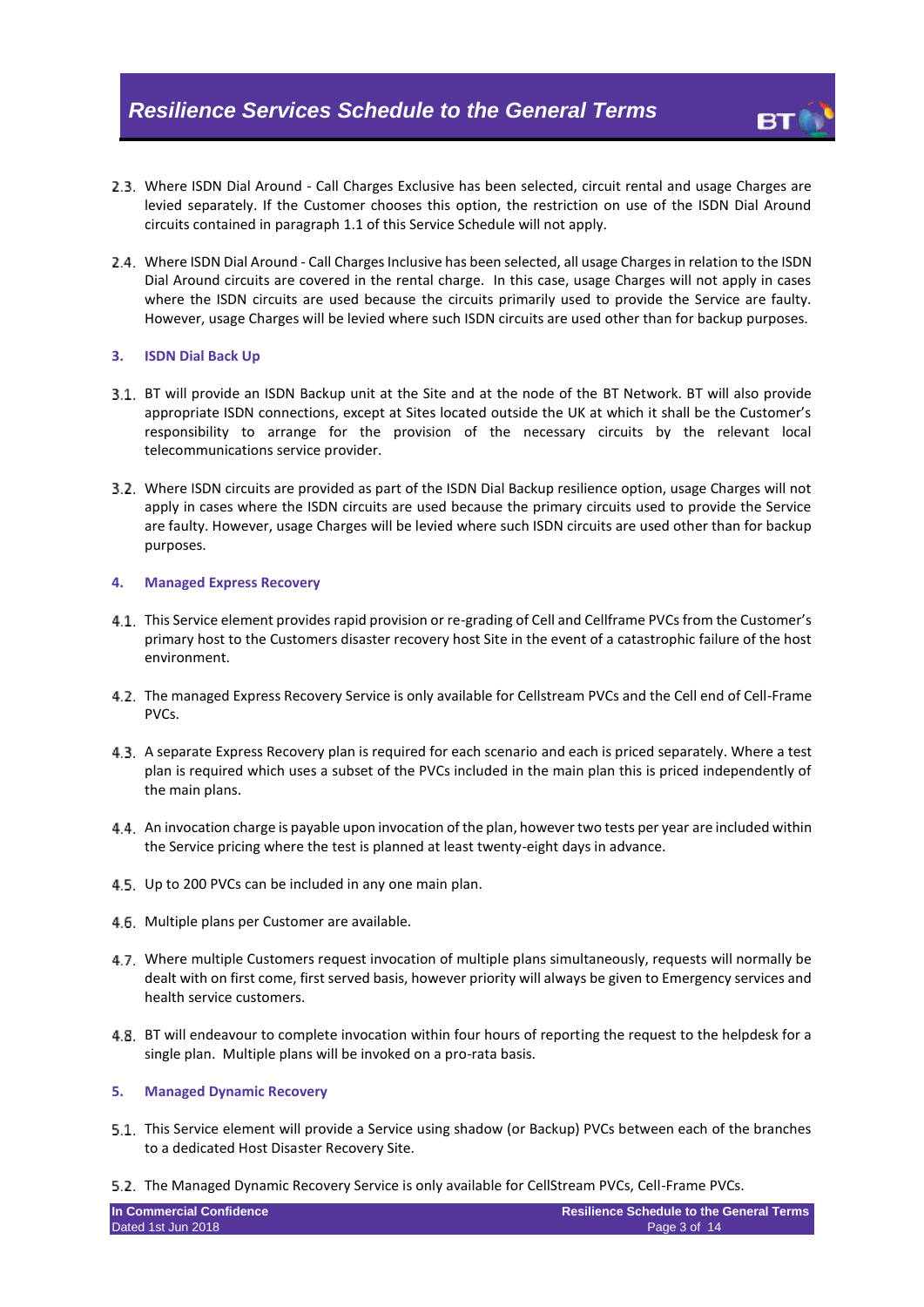- 5.3. Routing algorithms implemented using standard dynamic routing protocols (RIP, OSPF, IGRP, and BGP etc.) will direct all of the Customer's traffic between each branch and the Customer's main host during normal operation. Under a failure scenario all PVCs will dynamically re-converge on to the Customer's Disaster Recovery host router in the event of a major failure within the Customer's main host environment.
- 5.4. The Customers host routers will be re-configured where appropriate.
- 5.5. Checks will be performed to ensure that each of the Customer's branch sites have successfully been restored in the event of invocation.
- The Customer may be required to physically power down the main host in order to effect invocation in the event that the main host router remains unaffected by the disaster.
- 5.7. A maximum of two tests per year of the Service can be performed (separate test plans will be charged separately). All tests must requested by the Customer.
- Partial or full testing can be carried out for this Service element, however where a partial test is performed the scope of this test will be limited by the routing methodology.
- The Customer may also request that BT effects manual invocation.

#### <span id="page-3-0"></span>**6. ADSL Managed Resilience**

- The Service is offered as a bundled Service which offers network access and pre-defined CPE, terminating on a managed router. The Service also includes as standard, Project Management with BT Desk Based Project Manager, Standard Care Maintenance, and Rapid Fault Diagnostics or Standard or Enhanced Incident Management.
- The ADSL Managed Resilience Service is for resilience only, the Service should not be used to carry data traffic. Where the Customer requires a Service to carry data traffic the ADSL Managed Service should be used.
- <span id="page-3-2"></span>The Customer must provide BT with their IP addresses. The Service will not be available outside the Service Availability Area, and availability within the Service Availability Area will be subject to the provisions of this paragraph [6.](#page-3-0) Provision of the Service may be subject to a Site survey and as result BT may not be able to provide the Service.
- The Customer NTE (excluding any Ethernet cable which may also be provided) requires local mains power directly from a wall mounted socket, or an appropriately approved mains extension lead which is the responsibility of the Customer to provide.
- Without prejudice to BT's obligations under this Contract, the Customer accepts and acknowledges that BT has the right to use the physical network component (including the Metallic Pair) to provide other services, this will be at the Customers request and BT's discretion.
- The Customer acknowledges and accepts that provision of the Service may result in the Customer experiencing a temporary loss of analogue direct exchange line service whilst activation is being carried out, and that any incorrectly wired extensions to existing master sockets forming part of the BT Network will be left disconnected.
- <span id="page-3-1"></span>BT reserves the right to cancel any order where the Customer has failed to agree with BT an activation date within thirty days from acceptance by BT. If BT cancels an Order request in accordance with this paragraph [6.7,](#page-3-1) then the Customer must pay applicable cancellation Charges specified by BT.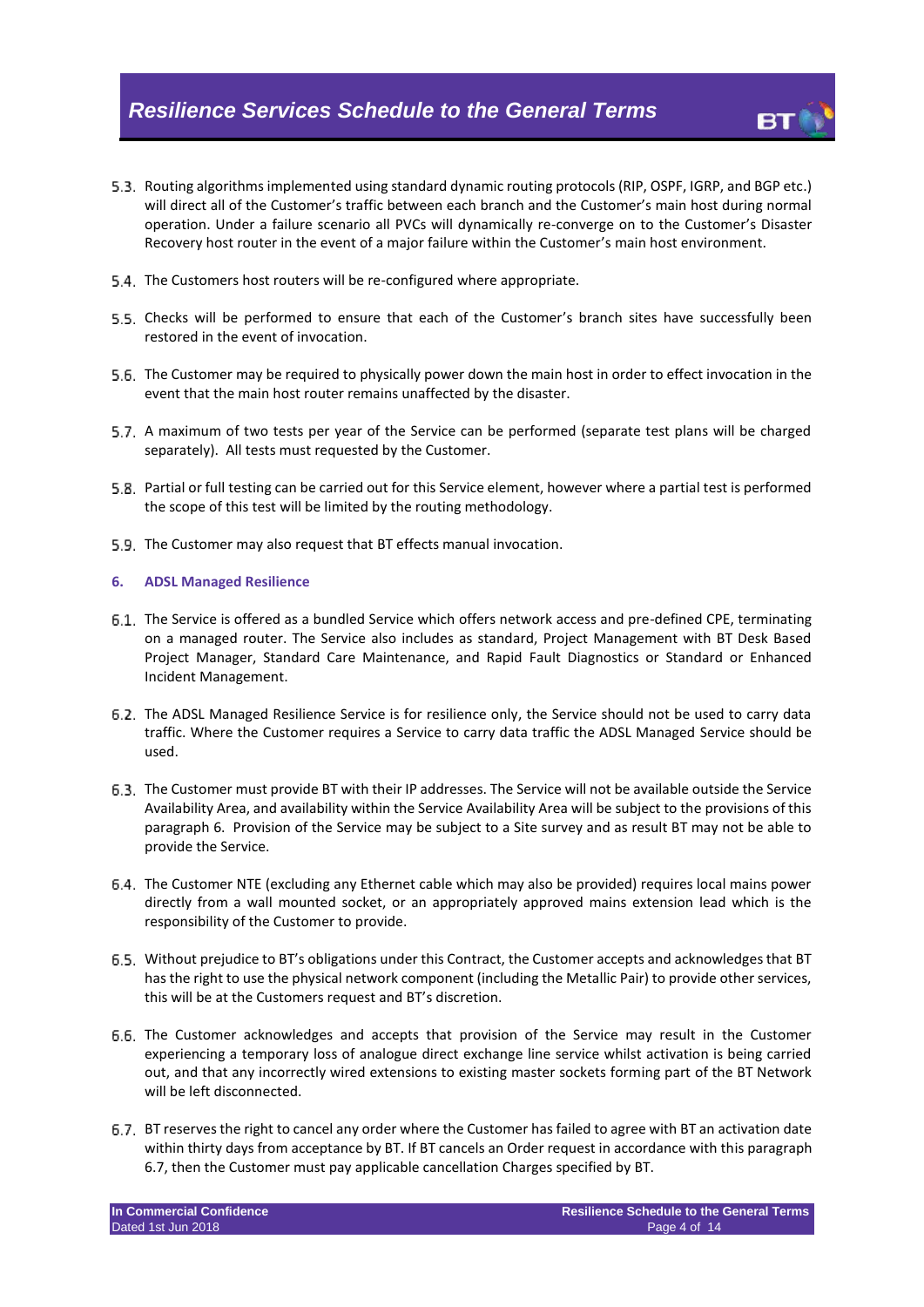- <span id="page-4-0"></span>The Customer acknowledges and accepts that there may be some technical limitations within the BT Network that may not become apparent until after the Service has been installed. In such circumstances, the Service may need to be withdrawn in which case BT will refund any Charges paid in advance by the Customer.
- In the circumstances referred to in paragraphs [6.3](#page-3-2) and [6.8](#page-4-0) above, except in respect of a refund referred to in paragraph [6.8,](#page-4-0) BT will have no liability to the Customer relating to the provision of the Service (or BT's inability to provide the Service), the performance of the Service, its effect on other services or equipment or the withdrawal of the Service.
- 6.10 The Customer must have a contract for the use of a BT provided analogue direct exchange line which terminates on a BT public switched telephone network master socket forming part of the BT Network for the duration of the Contract.
- In the event that BT re-locates a DSLAM it is possible that some ADSL Services will cease to be operational as a result of increased distance between the re-located DSLAM and the BT Equipment. In these circumstances, the Service will be withdrawn in which case BT will refund any Charges paid in advance by the Customer on a pro rata basis. BT will give the Customer as much notice as reasonably possible of any such re-location of a DSLAM.

#### **7. Blue Coat Resilience**

- 7.1. Blue Coat Failover This Service provides two instances of the Blacklisting and/or Antivirus service at a single Customer Site. Duplicate hardware and Software is provided and both instances are connected via a single connecting switch to a de-militarised zone on the associated firewall. In the case of Blacklisting, if one instance fails, the other will take over. In the case of the Antivirus Service both instances share the load unless one fails, if this occurs then the other takes over the full load.
- Blue Coat High Availability This Service provides two instances of the Blacklisting and/or Antivirus service at a single Customer Site. Duplicate hardware and Software is provided and both instances are connected, via a resilient pair of connecting switches, to de-militarised zones on the associated resilient firewalls. In the case of Blacklisting, if one instance fails, the other will take over. In the case of the Antivirus Service both instances share the load unless one fails, if this occurs then the other takes over the full load.
- Blue Coat Dual Site Resilience This Service provides resilience across two Customer critical Sites. In the event of a catastrophic failure at either Site, the Service will continue (or can be recovered) at the alternative Site. The Dual Site Resilience Service (DSR) is only available in association with resilient firewalls and resilient Internet access. The Dual Site Resilience Service can be provided where both Customer Sites are configured to either the Failover Service or the High Availability Service as described above. In the event of one Customer Site failing, the Internet traffic will be re-routed to the other Site. The Customer must specify if this is to occur automatically or manually. If the Customer requests a single Anti-Virus server at each Site, a high speed interconnection is required between the primary and secondary Customer Sites.

#### **8. Firewall Resilience**

8.1. Firewall Failover

Firewall Failover resilience involves a "hot standby" Service, which takes over if the main firewall Service fails. The hot standby Service continuously holds data on the state of connections that are open on the main firewall Service, which enables a smooth transition for Users in the event of failover.

#### 8.2. Firewall High Availability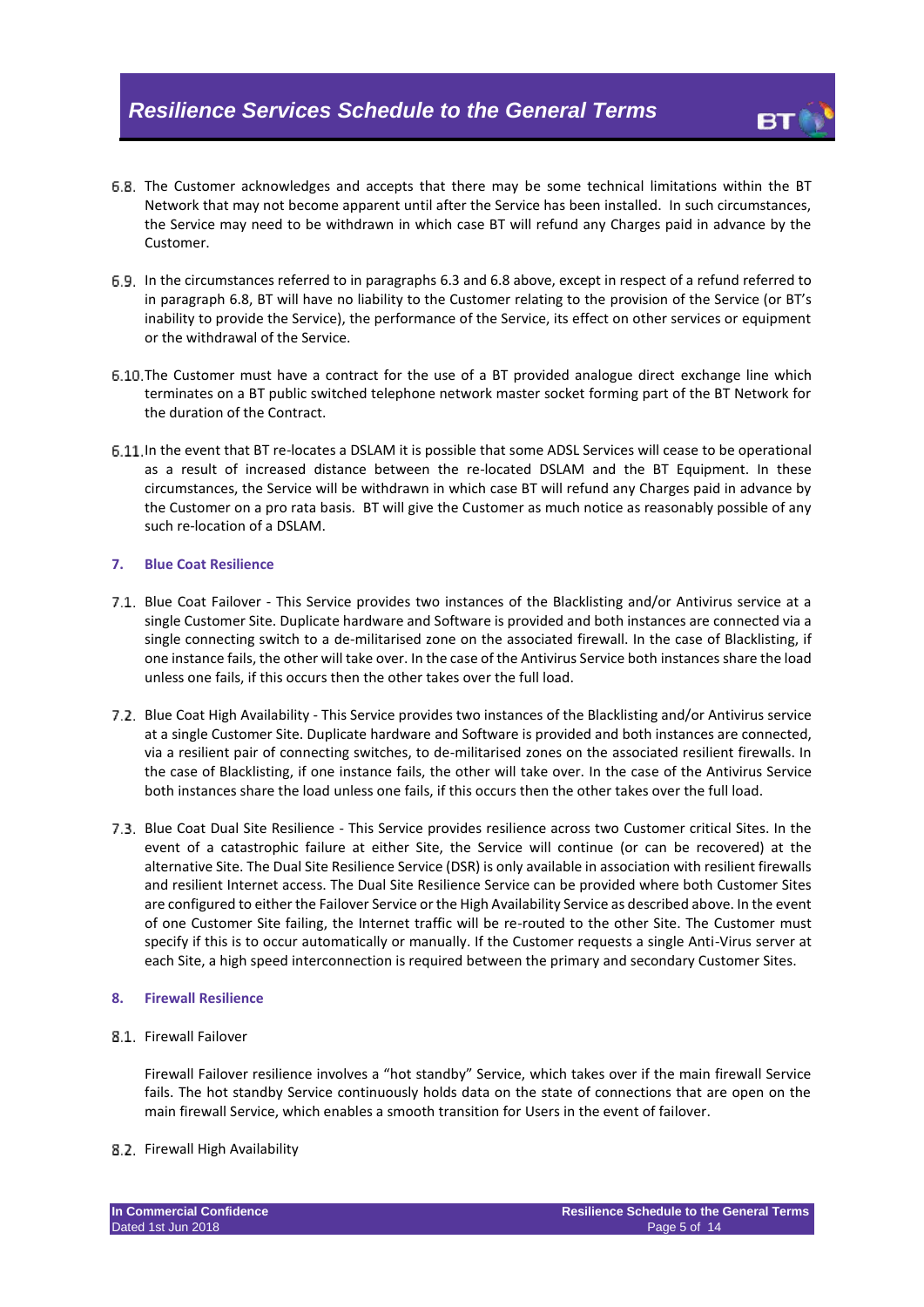

High Availability or Load-sharing Firewalls are continuously in operation, with traffic shared between them by the surrounding network infrastructure. If one firewall fails, the solution will route all subsequent traffic to the remaining firewall.

#### **9. IPS Resilience**

#### 9.1. IPS Failover

This Service provides two IPS sensors at a single Customer Site. Identical hardware, Software and policy configurations are required on both sensors. The Service provides one sensor which is the "Active" sensor while the other is the "Secondary" sensor. The active sensor performs normal network functions while the secondary sensor monitors, ready to take control should the active sensor fail. Failover sensors maintain synchronised state information at all times The IPS sensors are invisible to the network around them and therefore are not capable of routing. A Failover IPS solution needs to work in conjunction with a Failover Firewall and/or surrounding network design.

#### 9.2. IPS High Availability

This Service provides two IPS sensors at a single Customer Site. Identical hardware, Software and policy configurations are required on both sensors. Both sensors can monitor the traffic flow and are capable of asymmetric routing. If one sensor fails then the other sensor can monitor all traffic. The IPS sensors are invisible to the network around them and therefore are not capable of routing. IPS High Availability needs to work in conjunction with a High Availability Firewall and/or surrounding network design.

#### 9.3. IPS Dual Site Resilience

This Service provides resilience across two Customer critical Sites. In the event of a catastrophic failure at either Site, the Service will continue (or can be recovered) at the alternative Site. The Dual Site Resilience Service (DSR) is only available in association with resilient BT managed firewalls and resilient internet access. The IPS Dual Site Resilience Service can be provided where both Customer Sites are configured to either the IPS Failover Service or the IPS High Availability Service. In the event of one Customer Site failing, the Internet traffic will be re-routed to the other Site. The Customer must specify if this is to occur automatically or manually. Depending on solution design the Customer may require a high speed interconnection between the primary and secondary Customer Sites. IPS sensors are invisible to the network around them and therefore are not capable routing.

#### **10. IP Converge Disaster Recovery**

- 10.1. As part of this Service element, BT will provide a disaster recovery Service which gives the Customer the ability to manually invoke a pre-agreed disaster recovery plan, transferring Service from the Customer's host Site to the disaster recovery Site in the event of a major failure at the Customer's Host Site.
- 10.2. A disaster recovery plan can only be implemented for a host Site. The disaster recovery plan will be produced by BT and will include a description of what warrants a major failure, a pre-defined list of Services that will be transferred from the Customer host Site to the disaster recovery Site in the event of a major failure at the host Site, and the process for invoking the disaster recovery plan. The Customer will provide BT with assistance in the preparation of the disaster recovery plan.
- 10.3. The Customer is responsible for invoking the disaster recovery plan. The Customer must provide BT with a list of Customer contacts that are authorised to invoke the disaster recovery plan. The Customer is also responsible for informing BT when Services should be restored back to the Customer host Site.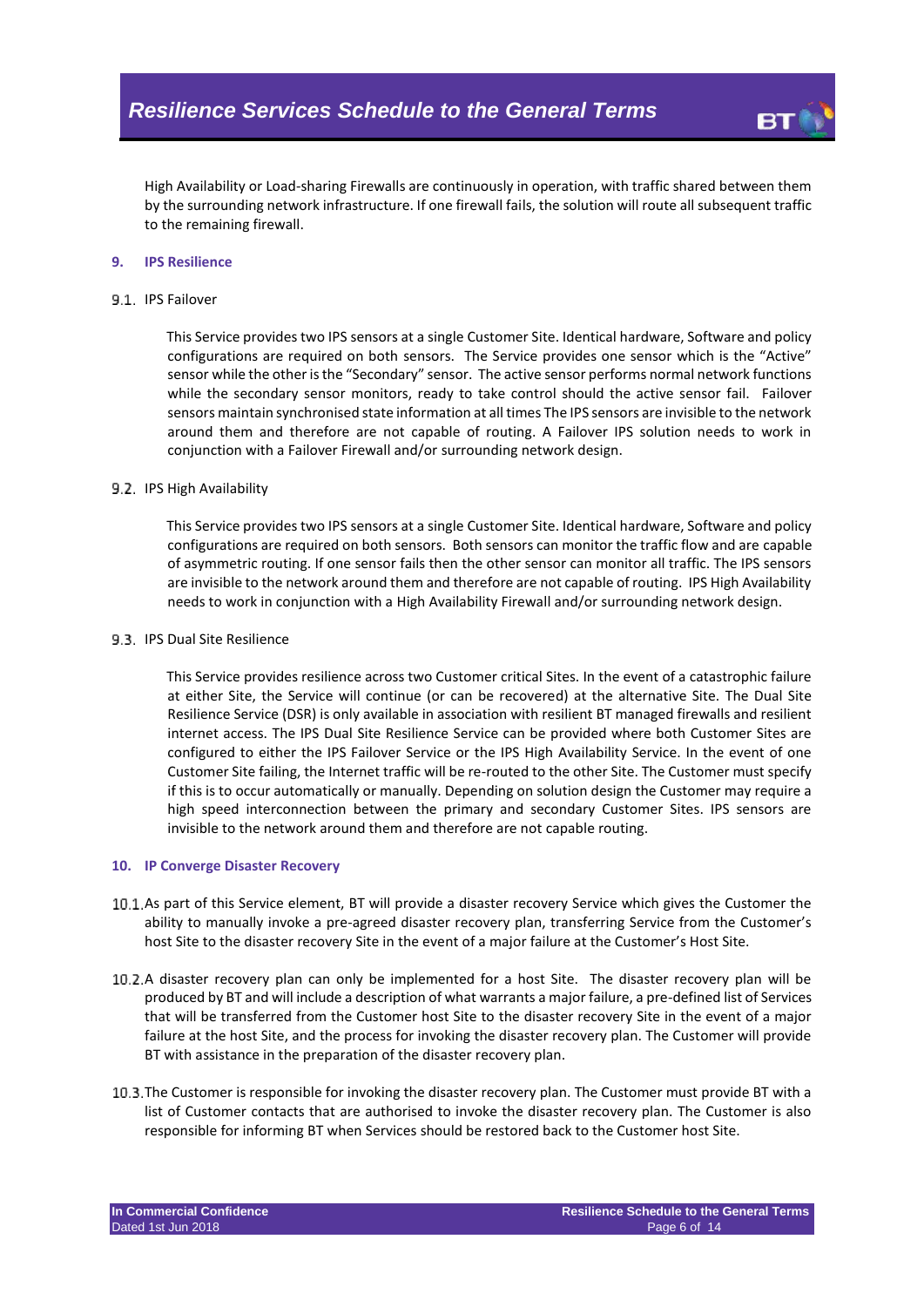- 10.4. The disaster recovery Site will have an identical access type, bandwidth, LAN interfaces and IP addressing, to the Customer host Site.
- 10.5. When not in use, the disaster recovery Site is dormant and will not be accessible to the Customer. Upon invocation of the disaster recovery plan the Customer host Site will be disabled and the disaster recovery Site will be activated. Any sessions active during the transition from the Customer host Site to the disaster recovery Site will be lost and the Customer will be responsible for providing all necessary services to support its Users.
- 10.6. Checks will be performed by BT to ensure that each of the Customers' branch sites have successfully been restored in the event of invocation.
- 10.7. A Charge is payable upon each and every request from the Customer to invoke the disaster recovery plan.
- 10.8. One test per year is included within the Service pricing where the test is planned at least twenty eight days in advance (separate test plans will be charged separately). All tests must be requested by the Customer. The Customer acknowledges and accepts that testing will be Service affecting.
- 10.9. BT will aim to complete invocation of the disaster recovery plan within 24 hours of receiving and validating a request from the Customer.
- 10.10. Service level agreements are not available with this Service. Any indicated levels of performance are targets and the Customer acknowledges and agrees that BT shall not be liable for failure to meet any such targets.

#### **11. 3G/GPRS Back Up Service**

#### 11.1 Service Overview

- 11.1.1.This Service is a resilience Service for branch Sites available to Customers with IP Clear and/or ADSL managed networks. It enables data to be transferred over the BT Mobile Network to the Customer's host Site in the event of a failure at the Customer's branch Site(s).
- 11.1.2.The Service includes as standard Project Management with BT Desk Based Project Manager, Rapid Diagnostics or Standard ADSL Incident Management and 3G/GPRS Mobile Operator Support.
- 11.1.3.The Service also includes the following BT Purchased Equipment; a 3G/GPRS card and a SIM Card. BT will provide, install, configure and support the 3G/GPRS card and SIM Card in the remote branch Site router. The 3G/GPRS card is supplied with an integral antenna, an external antenna can be supplied by BT for an additional charge. The 3G/GPRS Card is maintained under a CPE maintenance option as selected in the Order.
- 11.1.4.The following Services are also available at an additional charge: 3G/GPRS Enhanced Mobile Operator Support, 3G/GPRS Standard reports, 3G/GPRS Customer Service Manager and 3G/GPRS Site Coverage Check.
- 11.1.5. The Service should only be used to carry traffic as part of a back-up Service and should only be used as a resilience Service for branch Sites only. It is not designed as a host Site resilience Service. The 3G/GPRS card will be enabled to transfer data to the Customer host Site when a failure occurs at the Customer's branch Site. The Service does not allow data to be transferred between branch Sites.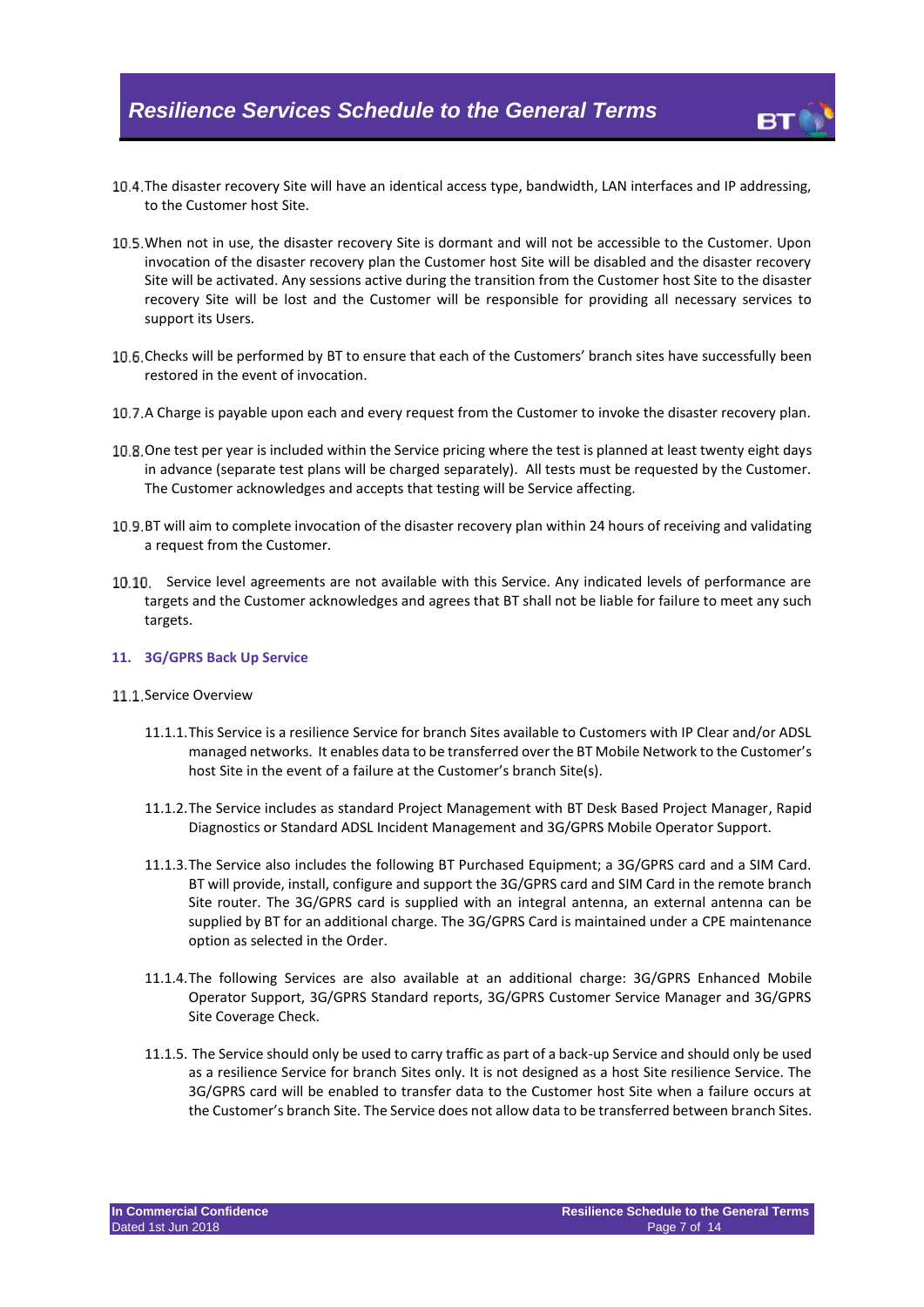- 11.1.6.The 3G/GPRS Back Up Service is delivered using the BT Mobile Network and is subject to BT Mobile Network availability. However, BT does not guarantee the availability and/or performance of the BT Mobile Network. The 3G/GPRS Back Up Service does not include any in life testing as part of the Service. BT will install the Service and carry out standard tests to ensure that the 3G/GPRS card is operational and connected to the BT Mobile Network.
- <span id="page-7-0"></span>11.1.7.The Customer acknowledges and accepts that there may be some technical limitations within the BT Mobile Network that may not become apparent until after the Service has been installed. In such circumstances, the Service for some individual Sites may need to be withdrawn in which case BT will rebate any Charges paid in advance by the Customer.
- 11.1.8.In the circumstances referred to in paragraph [11.1.7](#page-7-0) above, BT will have no liability to the Customer relating to the provision of the Service (or BT's inability to provide the Service), the performance of the Service, its effect on other services or equipment or the withdrawal of the Service.
- 11.1.9.It is recommended that Customers enable IPSec encryption on all 3G/GPRS Back Up Services.
- 11.1.10. There are no Service Levels offered as part of the Service which cover latency, coverage, bandwidth availability or bandwidth throughput on the BT Mobile Network used to provide the Service.
- 11.2. Service Options
	- 11.2.1.Following a failure at the Customer's branch Site(s), the Service will enable transfer of Customer data using one of three options:
		- (a) 3G/GPRS Public Back Up Service which uses the public internet to deliver data from the branch Site to the host Site.
		- (b) 3G/GPRS Shared Back Up Service which uses a shared access circuit from the BT Mobile Network to a BT data centre and then onto the Internet.
		- (c) 3G/GPRS Corporate Back Up Service which uses a dedicated private circuit from the BT Mobile network to the Customers host Site. As part of this option, BT will install and maintain a dedicated private circuit from the BT Mobile Network.

BT will provide the Customer with a unique Access Point Name ("**APN"**) for access to the Shared Back Up and Corporate Back Up Services. The APN is provided as standard with a 3G/GPRS data only SIM Card. As part of the 3G/GPRS Shared and Corporate Back Up Service, Radius Authentication is provided and maintained by BT.

#### 11.3.3G/GPRS Public Back Up Service

- 11.3.1.Under this option BT will configure the 3G/GPRS card and SIM Card to deliver the Customer's data over the BT Mobile Network to the Customer's host Site over the public Internet in the event that a failure occurs on the Primary access circuit at the Customer's branch Site. It is the Customer's responsibility to ensure that its Internet access has sufficient bandwidth to support the additional data traffic.
- 11.3.2.The Customer's Internet Firewall at the host Site must be configured to enable IPSec encryption from the remote branch Sites. In addition it is recommended that a separate and dedicated LAN area from the firewall to the host Site is provided to connect the IPSec Gateway. For an additional charge and where required BT can provide a managed firewall.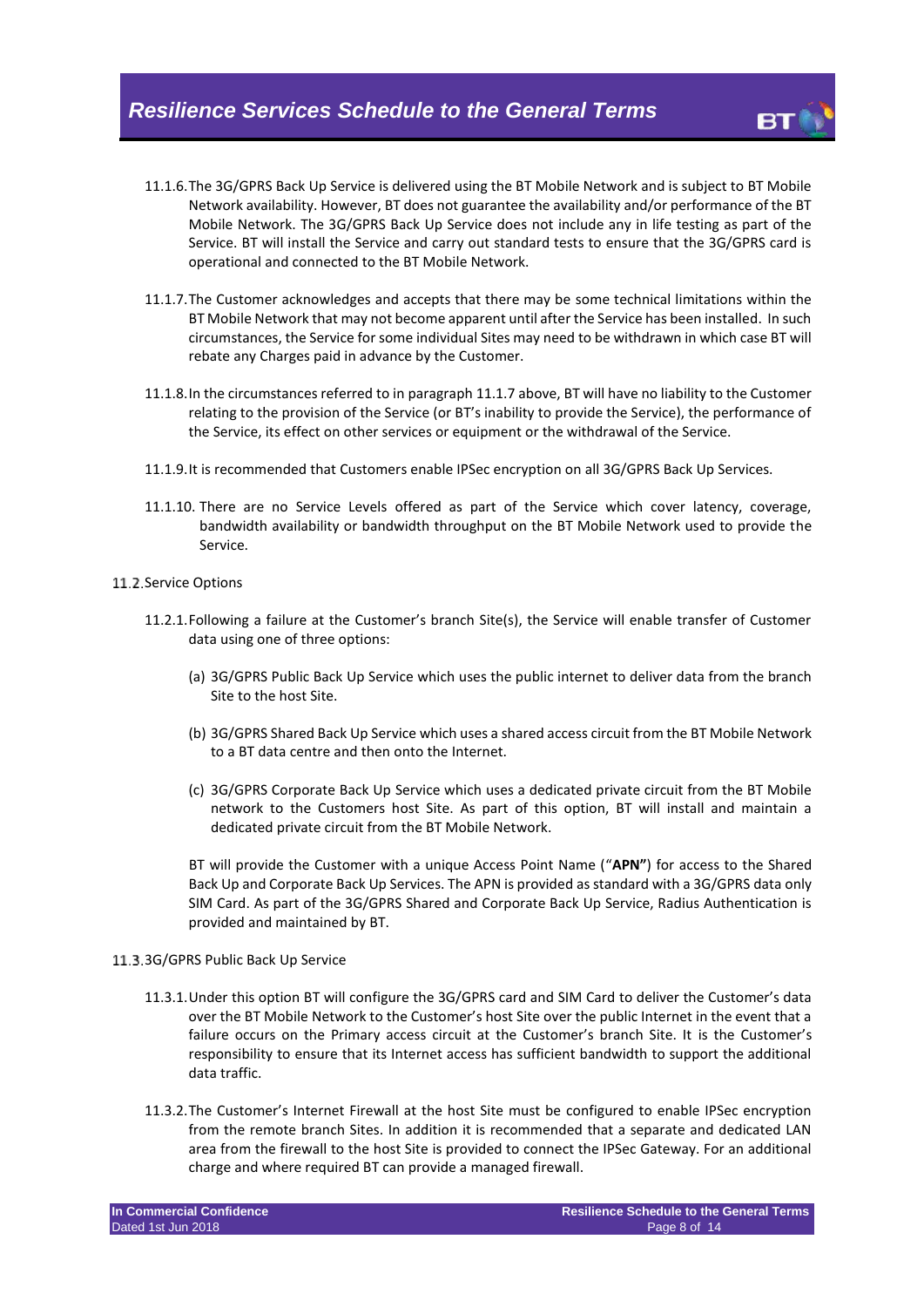

- 11.3.3.As part of this option BT will provide username and password verification for the 3G/GPRS Card and SIM Card, using the Radius Authentication process. Radius Authentication will be provided by BT Mobile.
- 11.3.4.This option is only available to Customers who have selected 3G/GPRS Mobile Operator support at all branch Sites. 3G/GPRS Enhanced Mobile Operator Support and 3G/GPRS reporting cannot be used under this option.
- 11.3.5.The 3G/GPRS card will be configured by BT to transmit the Customer's data over the BT Mobile Network automatically if the primary network access on the branch Site router has a major outage preventing connection to the network. The card is configured to automatically switch back to primary network connection on the branch Site router when the outage is resolved.
- 11.4.3G/GPRS Shared Back Up Service
	- 11.4.1.Under this option BT will configure the 3G/GPRS card and SIM Card to deliver the Customer's data over a shared access Private Circuit via the BT Mobile Network to a BT data centre when a fault occurs on the primary access circuit at the Customer branch Sites(s) or network. The Customer data traffic is delivered to the Customer's host Site from the BT data centre over the public Internet. It is the Customer's responsibility to ensure there is sufficient Internet bandwidth and IPSec encryption capability at the host Site.
	- 11.4.2.The Customer's internet firewall at the host Site must be configured to enable IPSec encryption from the remote branch Sites. In addition, it is recommended that a separate and dedicated LAN area from the firewall to the host Site is provided to connect the IPSec Gateway. For an additional charge and where required BT can provide a managed firewall.
	- 11.4.3.This option is only available to Customers that have selected 3G/GPRS Mobile Operator support at all branch Sites. As part of this option BT will provide radius authentication to enable the 3G/GPRS card and SIM Card to be connected to the BT Mobile Network.
	- 11.4.4.BT will be responsible for the provision and support of the access from the BT Mobile Network into the BT data centre. Access from the BT data centre to the Customers host Site will be via the public Internet. BT will be responsible for the Internet access at the BT data centre.
	- 11.4.5.The 3G/GPRS card will be configured by BT to transmit the Customer's data over the mobile network automatically if the primary network access on the branch Site router has a major outage preventing connection to the network. The card is configured to automatically switch back to primary network connection on the branch Site router when the outage is resolved.

#### 11.5.3G/GPRS Corporate Back Up Service

- 11.5.1.Under this option BT will provide a dedicated Private Circuit from the BT Mobile Network to the Customer's host Site. BT will configure the 3G/GPRS card and SIM Card at the branch Sites to deliver the Customer's data over a dedicated Private Circuit via the BT Mobile Network to the Customer's host Site when a major outage occurs on the primary network access at the Customer branch Sites(s).
- 11.5.2.As part of the 3G/GPRS Corporate Back Up Service BT will provide and support a terminating router at the host Site, this will be connected to the dedicated Private Circuit from the BT Mobile Network and provide a RJ45 interface to the Customer's host LAN.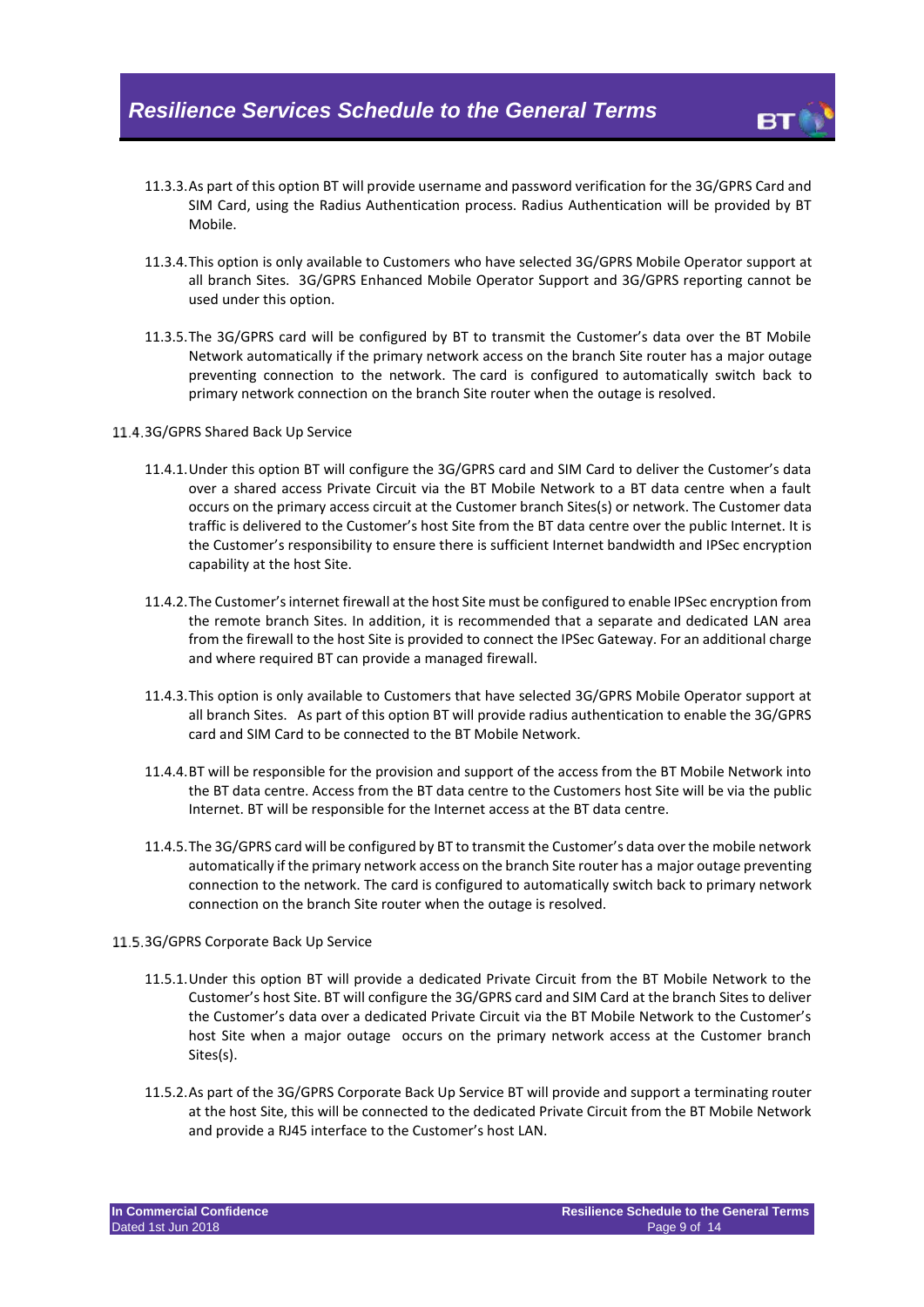

- 11.5.3.This option is only available to Customers that have selected 3G/GPRS Mobile Operator support at all branch Sites.
- 11.5.4.As part of this option BT will provide radius authentication to enable the 3G/GPRS card and SIM Card to be connected to the BT Mobile Network. BT will also configure the 3G/GPRS card for IPSec data encryption.
- 11.5.5.The 3G/GPRS card will be configured by BT to transmit the Customer's data over the BT Mobile Network automatically if the primary network access on the branch Site router has a major outage preventing the connection to the network. The card is configured to automatically switch back to primary network connection on the branch Site router when the outage is resolved.
- 11.5.6.The dedicated Private Circuit is supplied at a flat rate connection and rental charge subject to the Customer host Site being within 100km of the BT Mobile POP. Where the Customer host Site is further than 100km from the BT Mobile POP additional connection and rental charges will apply. Provision of the dedicated Private Circuit is subject to survey. Standard termination charges will apply in the event that the Customer terminates the Private Circuit during the Minimum Period.

#### 11.6.SIM Cards

- 11.6.1.The Service includes the supply by BT of a SIM Card which must be used for each connection to the 3G/GPRS Back Up Service. SIM cards from other Mobile Network suppliers cannot be used with the Service.
- 11.6.2.BT will allocate a number for use with the SIM Card. The number belongs to BT and may only be transferred to another service provider with BT consent and in accordance with prevailing industry rules and processes.
- 11.7. Using the Service with an IP Clear Network
	- 11.7.1.Where the 3G/GPRS Service is used with an IP Clear network and the Host Site is served with a single IP Clear access and single access router, a gateway router will be required at an additional charge from BT. This gateway router will provide a single RJ45 FastEthernet port to the Customer's network and is the access point into the BT 3G/GPRS Service.
	- 11.7.2.Where the 3G/GPRS service is used with an IPClear Network and the host Site is served with dual Access routers with FastEthernet connectivity there will be no requirement for a gateway router.
- 11.8. Using the Service with an ADSL Managed Network
	- 11.8.1.Where the Customer's ADSL Managed network has a 2M or 155M BT Central connection the 3G/GPRS Back Up service is not available.
	- 11.8.2.Where the Service is used with an ADSL Managed network a Gateway Router will be required between the BT Central router and Customer's access LAN. This will be provided by BT at the Customer's host Site at an additional charge.

#### 11.9. Mobile Team Tariff

11.9.1.The Charges for the Service will be applied in accordance with the Mobile Team Tariff. The Mobile Team Tariff is a monthly rental charge based on the number of remote branch Sites included in the 3G/GPRS Back Up Service.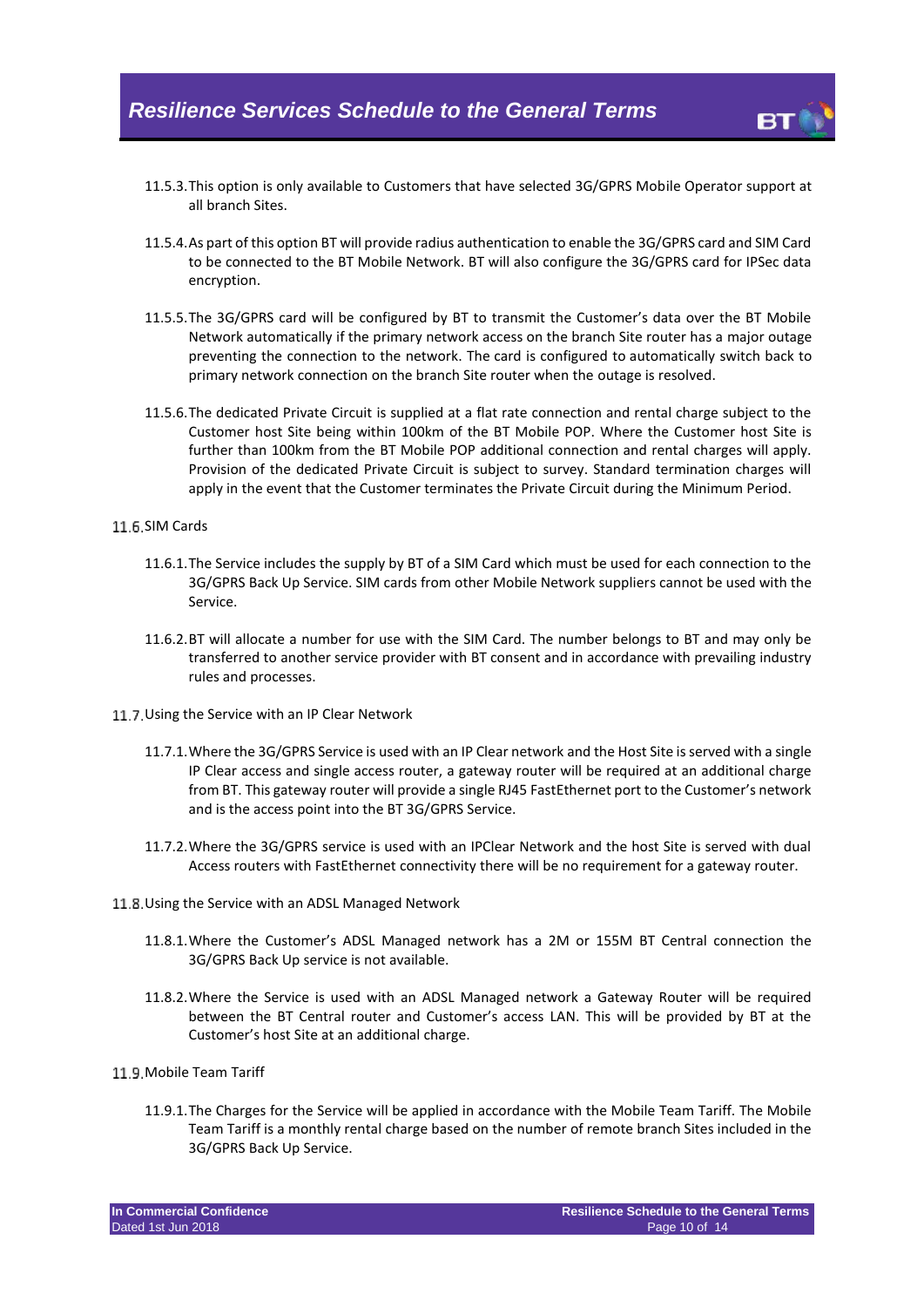- 11.9.2.Each Mobile Team Tariff banding specifies the maximum number of branch Sites that can be included within each team tariff banding. If the Customer increases the number of branch Sites beyond the maximum applicable to that banding, the next applicable higher banding will then be applied by BT. If the Customer reduces the number of remote branch Sites on the 3G/GPRS Back Up Service below the minimum applicable to their banding, the next applicable lower banding will then be applied by BT.
- 11.9.3.The maximum number of remote branch Sites on Mobile Team Tariff is 700 per 3G/GPRS Back Up Solution. Networks with more than 700 remote branch Sites will require an additional team tariff. The minimum number of Sites is one.
- 11.9.4.The Mobile Team Tariff also includes an allowance for data transfer per month. If the Customer exceeds the maximum data transfer beyond the maximum applicable to their tariff banding BT will charge for the additional capacity used. The team tariff data allowance enables all of the inclusive data allowance to be used by a single Site or by multiple Sites within a calendar month.
- 11.10. Radius Authentication
	- 11.10.1. Radius authentication is provided by BT for the 3G/GPRS Shared Back Up and 3G/GPRS Corporate Services only. Radius authentication is provided by BT Mobile for the 3G/GPRS Public Service.
- <span id="page-10-1"></span><span id="page-10-0"></span>11.11. Customer Responsibilities
	- 11.11.1. The Customer is responsible for:
		- (a) providing appropriate network infrastructure (Routers, Firewalls, IPsec Concentrators) that facilitate connection to the Service. The terms of this Paragrap[h11.11.1\(a\)](#page-10-0) only apply if the Customer has not selected the BT Managed Security Service;
		- (b) providing suitably qualified personnel to configure the Customer Equipment (Routers, Firewalls, VPNs etc.) in order to facilitate network access to the Service;
		- (c) providing sufficient bandwidth to enable successful transmission between the Customer's network and the Internet, where this is the chosen method of connection to the Service. The terms of this paragraph [11.11.1\(c\)](#page-10-1) only apply where the Customer has selected the 3G/GPRS Public Back Up Service or/and 3G/GPRS Shared Back Up Service;
		- (d) providing trained staff to support the use of the Service;
		- (e) providing BT with their IP address and the IP address that is to be used for the configuration and set up of the network CPE.

#### **12. IP Converge Auto Fallback Service**

- 17 1 Service Overview
	- 12.1.1.Under this Service option BT will provide a resilience Service which gives the Customer service continuity in event of a major failure at the Customer's Primary Site. Service is automatically transferred from the Customer's Primary Site to a Fallback Site in the event of a failure at the Customer's Primary Site.
	- 12.1.2. This Service is a resilience Service for host or branch Sites and is only available where the Customer has an IP Converge network.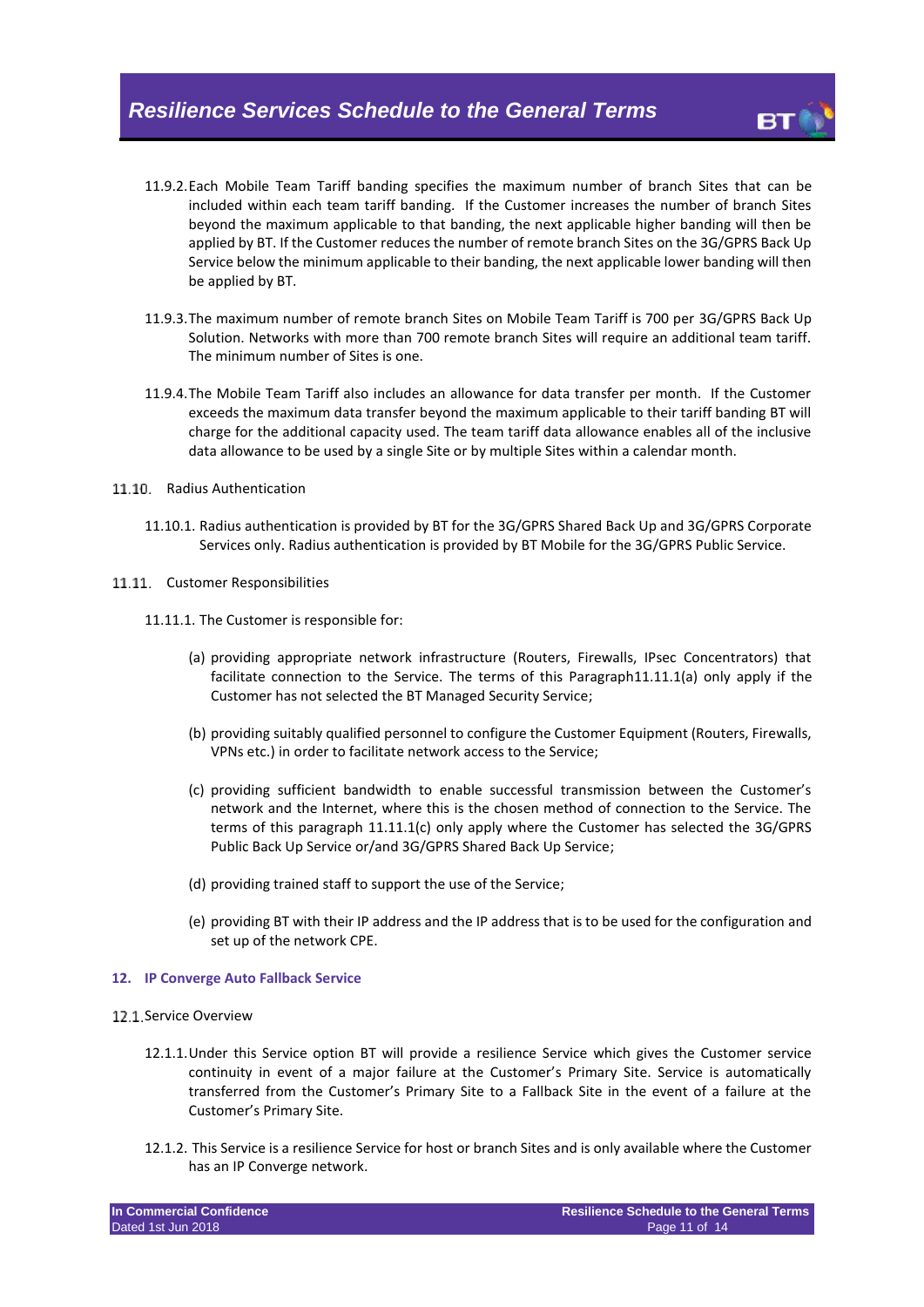- 12.1.3.The Service includes two Standard Access Lines. The Service is available on fixed or flex Access Lines with bandwidths of 256k or greater. The Service is not available on ADSL Access Lines or Secure or Secure + Access Lines.
- 12.1.4.The Customer must nominate the Primary Site and the Fallback Site in the Order.
- 12.1.5.Checks will be performed by BT to ensure that each of the Customers' branch Sites have successfully been restored once Service at the Primary Site is restored.
- 12.1.6.The Customer acknowledges and accepts that on occasion there may be technical issues which result in the Service not automatically transferring to the Fallback Site. BT will take all reasonable steps to resolve any Service issues as soon as they become apparent, but in respect of the service issues described above BT will have no liability to the Customer for performance of the Service.
- 12.1.7.This resilience Service does not include any service level agreement options. Any indicated levels of performance are targets and the Customer acknowledges and agrees that BT shall not be liable for failure to meet any such targets.
- 12.2. Service Options
	- 12.2.1.Single Site Fallback
		- (a) Under this Service option the Primary Site and Fallback Site must be served from the same PoP.
		- (b) If the primary access at the Primary Site fails service is automatically transferred to the secondary access at the Customer's Fallback Site.
		- (c) The Fallback Site must have an identical access type, LAN interfaces and IP addressing as the Primary Site.
		- (d) The bandwidth of the Fallback Site must be equal to or less than the bandwidth of the Primary Site.
		- (e) Load sharing to utilise available bandwidth on the Secondary Access is not permitted.
		- (f) While not in use the secondary access at the Fallback site is dormant and will not be accessible to the Customer. The secondary access is for standby purposes only if the primary access at the Primary Site fails.
	- 12.2.2.Separate Site Fallback
		- (a) Under this Service option the Primary Site and Fallback Site must be served from different PoPs. The PoPs must be in completely different physical locations and must not be in the same town or county as this could result in the same PoP being used. Where the use of different PoPs cannot be achieved an alternative method of resilience must be selected.
		- (b) If the primary access at the Primary Site fails service is automatically transferred to the secondary access at the Customer's Fallback Site.
		- (c) The Fallback Site must have identical IP addressing LAN Interfaces and Servers as the Primary Site.
		- (d) The bandwidth of the Secondary Access at the Fallback Site must be equal to or less than the Primary Access at the Host Site.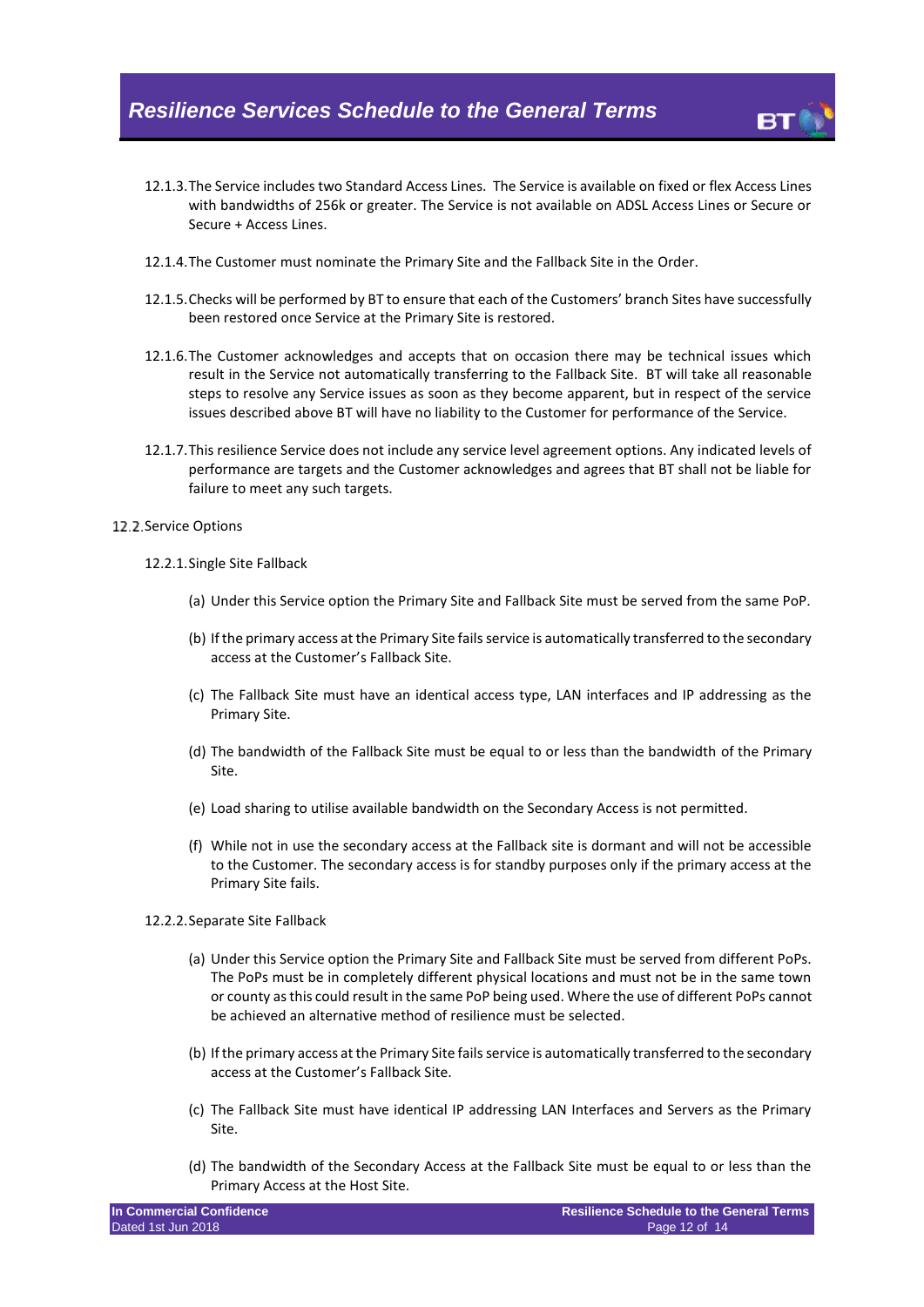

- (e) Load sharing to utilise available bandwidth on the Secondary Access is not permitted.
- (f) While not in use the secondary access at the Fallback Site is dormant and will not be accessible to the Customer. The secondary access is for standby purposes only if the primary access at the Primary Site fails.

#### 12.2.3.Combined Fallback and Outstation Access

- (a) Under this Service option the Primary Site and Fallback Site will be terminated on separate NTE routers and the circuits must be served from different PoPs. The PoPs must be in completely different physical locations and must not be in the same town or county as this could result in the same PoP being used. Where the use of different PoPs cannot be achieved an alternative method of resilience must be selected.
- (b) As part of this Service option the Fallback Site acts as a fallback for the Primary Site and simultaneously works as an active Site on the VPN.
- (c) A separate interface is provided for the fallback LAN at the Fallback Site. A second VPN connection at the Fallback Site is also required.
- (d) The bandwidth of the Secondary Access at the Fallback Site must be equal to or less than the Primary Access at the Primary Site.
- (e) Load sharing to utilise available bandwidth on the Secondary Access is not permitted.
- (f) Where possible the circuits will use separate duct paths, but this cannot be guaranteed.

#### **13. Defined Terms**

In addition to the defined terms in the General Terms and Managed Service from BT Schedule, the following defined terms apply in this Schedule (and in the case of conflict between these defined terms and the defined terms in the General Terms, these defined terms will take precedence for the purposes of this Schedule):

"**3G**" means the third-generation in the context of mobile phone standards. The services associated with 3G include wide-area wireless voice telephony and broadband wireless data, all in a mobile environment.

"**APN**" means the Access Point Name given to the unique point (or points) at which the Customer Network or a public network such as the Internet may connect with the Network.

"**BT Central**" means the physical network and protocol that connects a Customer NTE to the Broadband Access Server. Broadband Access Server means a remote access server, a component in the BT Network and which is used for the Service.

"**BT Mobile Network**" means the communications network BT uses to provide the Service.

"**DSLAM"** means digital subscriber line access multiplexer.

"**Fallback Site**" means the site nominated by the Customer to Secondary Access

"**Firewall**" means a hardware device together with any associated Software, designed to prevent unauthorised access to the Customer's LAN.